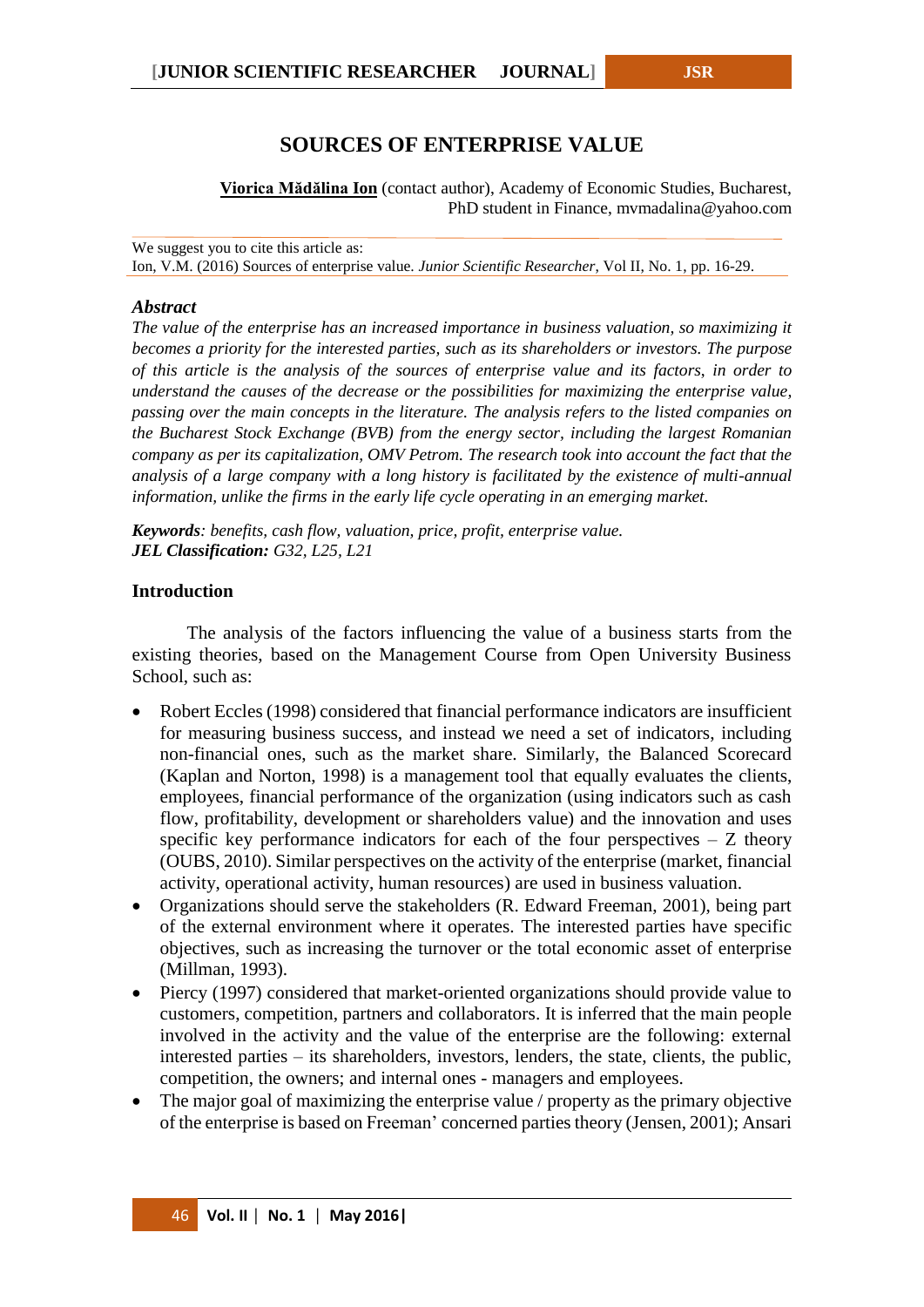and Euske (1987) have a normative perspective regarding ROI maximization and results optimization.

 The study and quantification of the inefficiencies arising from the managersshareholders conflicts - known as agency problem (Eisenhardt, 1989), it appears that managers will act to maximize owners' wealth only together with their welfare, resulting agency costs (Investopedia, 2016). This determines the owners to hire auditors and managers to seek for justifications for their actions, through various reports.

Depending on the enterprise life stage (the early years of operation, the period of consolidation or expansion), it may be confronted with various problems and associated risks, which significantly influence the expectations regarding the future evolution of its performance and value, and the associated risks (fig. 1).

| o               |                                                                                                                                |
|-----------------|--------------------------------------------------------------------------------------------------------------------------------|
| The early years | • Client & (strategic) parteners identification;<br>•Offer development<br>• Emergent market challenges;<br>• Bancruptcy (risk) |
| Consolidation   | • Selecting competitive employees<br>• Delegation/control;<br><b>Avoiding bancruptcy</b>                                       |
| Expansion       | • Identificating finance;<br>•Competition;<br>• Bancruptcy (risk)                                                              |

**Fig. 1 The life cycle of the enterprise**

*Source: Developed by the author based on* (Porojan, 2002)

As we can see, the risk of bankruptcy is constant in the activity of the enterprise. After the famous bankruptcies<sup>1</sup>, the enterprise value maximization returned into discussions, requiring:

• Investments to capitalize on the enterprise properties, for a future profitability;

• Protection of enterprise value, avoiding wastage/bankruptcy, maintaining the solvency or the financial stability of the enterprise (Elijah, 2010). Bankruptcy is the expression of an improper management, or incorrect expectations of enterprise and market development; as a result, the market eliminates the businesses unable to adapt (coordinator Coralia, 2001).

Next, we will focus the analysis on the firms in the stage of consolidation, with a relevant history and market, which facilitates the analysis and understanding of the value and its factors of influence.

## **Background**

 $\overline{a}$ 

*"What remains of his (the owner's or manager's) profits after deducting interest on his capital at the current rate may be called his earnings of undertaking or management." (Alfred Marshall)*

<sup>1</sup> Enron, WorldCom / Lehman Brothers [\(http://www.inc.com/karl-and-bill/maximizing-shareholder](http://www.inc.com/karl-and-bill/maximizing-shareholder-value-is-not-a-dumb-idea.html)[value-is-not-a-dumb-idea.html\)](http://www.inc.com/karl-and-bill/maximizing-shareholder-value-is-not-a-dumb-idea.html)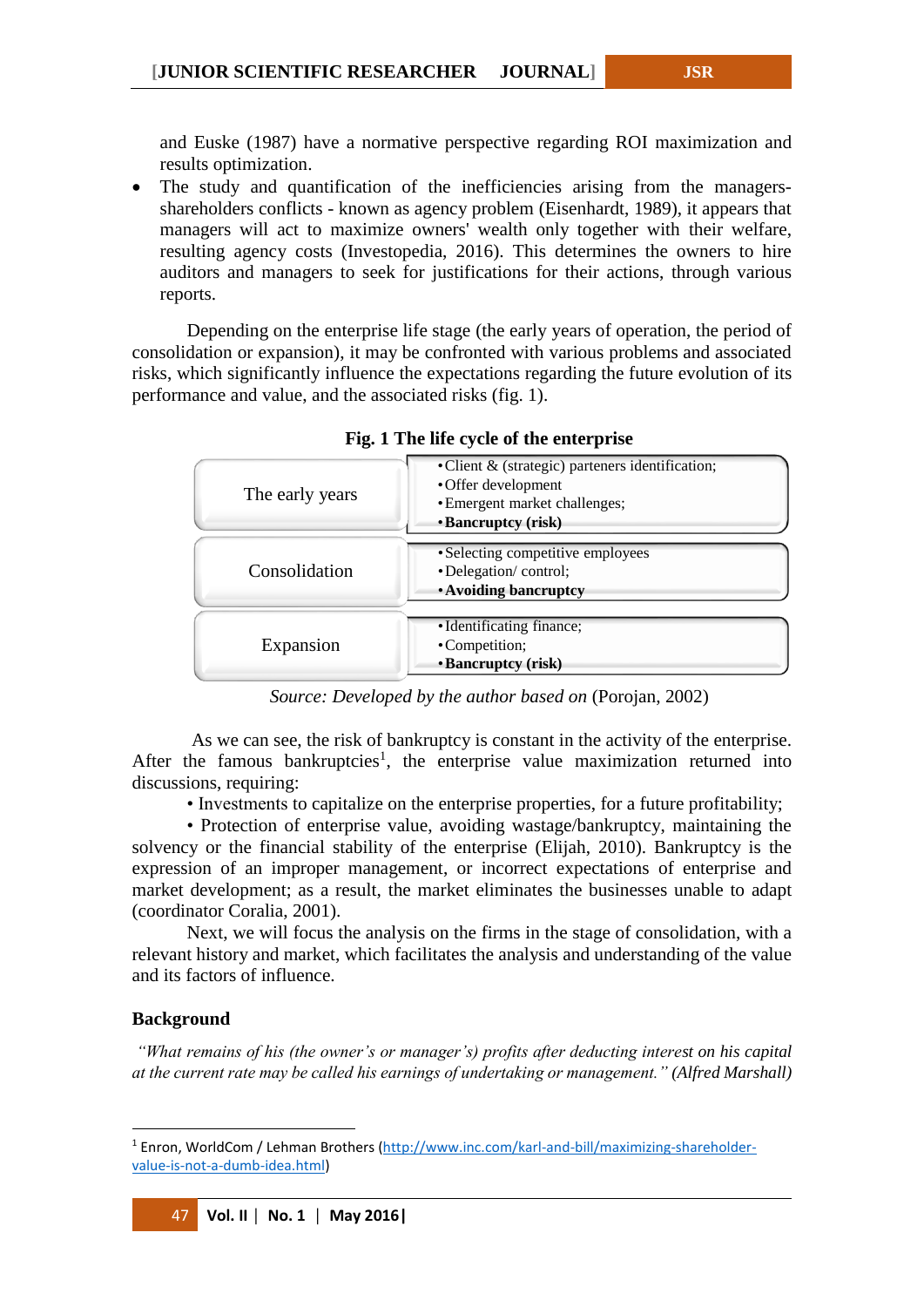The value is an opinion on the expected price for an asset (SEV 100 general framework) or on the economic benefits resulting from its possession. Examples of the concept - the value of the investment, the special value, market value, or fair value are presented below in Fig. 2.

**Fig. 2 Types of value and the price**



*Source: Developed by the author based on (600 GEV, 2015)* 

In a free competitive market, we are dealing with the market value, which reflects the best use of an asset; it maximizes its potential and is possible, legally permissible and financially feasible. The value resulting from the analysis and comparison of advantages/ disadvantages for the parties involved is a fair value; the investment value and the special value encompass the economic benefits from the ownership of the asset. The difference between the investment and the market value represents the motivation for buyers/sellers entering the market (200 IVS, 2015).

The expected market price should reflect the conditions of the relevant market, at the time of the assessment, not a corrected/ attenuated price, based on an alleged restorative balance.

In the case of listed companies, we analyze the market cap, the traded value, the liquidity rate (traded value /capitalization), as well as other indicators that reflect the company's value, such as:

 $\overline{\phantom{a} \overline{\phantom{a}}}$  The Price Earnings Ratio (PER or P/E) - based on the market capitalization of companies (on profit), expresses the number of years the investment in one share could be recovered from the issuing company; a small PER may indicate the stock is undervalued (Pasol, 2004). However, low-value PER does not automatically indicate undervalued stock, because some firms have no interest to report a big profit, to optimize costs; most Romanian companies rely on bank financing (banks look for companies with a solid financial situation - assets, equity, dues, etc.).

P/E index is used for comparisons: of similar issuers or from the same field, between two or more years (same company), comparisons with the average P/E of the market, etc. Investors begin to sell, when the PER of a share/ the price is too high for the company profit level, considering the action is overrated -over 20 or buy, when consider that the shares are undervalued - below 10 (Economica, 2012).

 $\overline{\text{I}}$  The price/book value (P/BV) represents the amount that the shareholders would receive after paying all debt. In the balance sheet the book value is identified with the company equity. If P/BV is bigger than the unit, it means that the enterprise has created value for its shareholders as the investors would be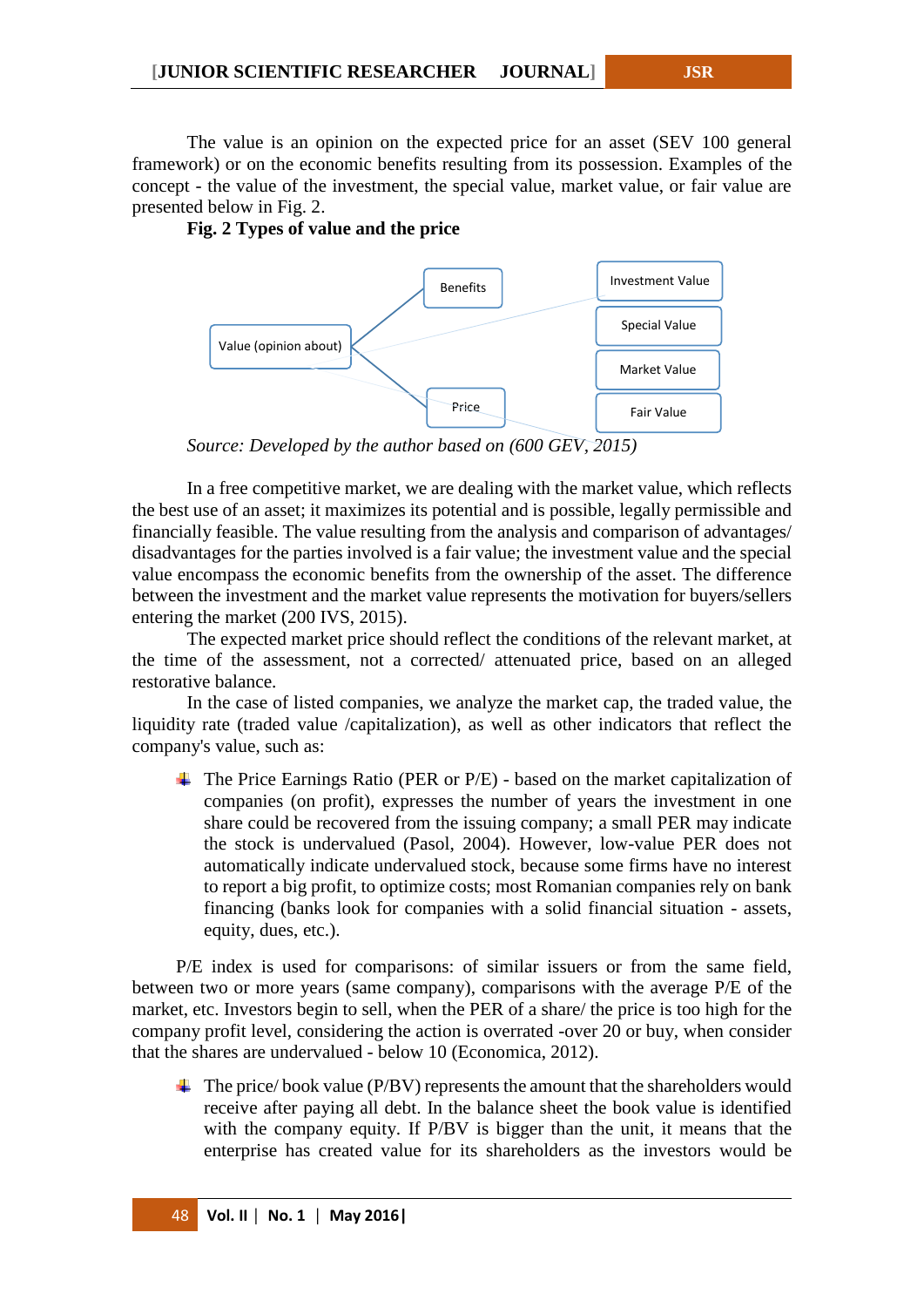willing to pay more than the amount received from liquidation of assets; on the contrary, when  $P/BV < 1$ , it means that part of the shareholders' value was destroyed. In sectors with significant fixed assets P/BV is usually smaller (Tradeville, 2016).

**↓** Dividend yield (DIVY).

Bucharest Stock Exchange (BSE) calculates and distributes real-time price indices weighted with free float capitalization, with maximum weights of component companies:

- BET reveals the developments of ten most traded companies on BSE, in terms of liquidity, transparency and communication with investors, among which OMV Petrom (SNP), for example, ranks third in this index -15.3% (BVB, 2016);
- sectorial index BET-NG reflects the trend of companies listed on the regulated market of the energy field (72%) and utilities (28%), among which SNP has the largest share (28,84%), followed by Romgaz -SNP (BVB, 2016).

## **Method: direct comparison of relevant enterprises in the energy sector**

This study represents a retrospective quantitative analysis of listed enterprises in the energy sector from Romania, and investigates relevant indicators such as: PBV, PER, DIVY, price evolution and performance of OMV PETROM S.A. The comparison also included three Romanian companies in the energy sector: S.N.G.M. ROMGAZ S.A., S.N.T.G.N. Transgaz S.A. and Transelectrica by the similar characteristics of the companies in the energy sector, listed at BSE.

When choosing this method, I have considered that by comparison, the estimated market value is obtained from the market analysis, based on the principle that an important buyer would not pay more than the amount by which it would purchase a comparable undertaking as profitability and risk; investors use such methods to analyse markets, making adjustments according to country risk, growth prospects, etc. (Pasol, 2004).

## **Results and discussion**

The indicators years of return, PBV and dividend yield, during 2014-2015, are represented as comparison in Fig. 3.



**Fig. 3 Companies' indicators, the Romanian energy sector** 

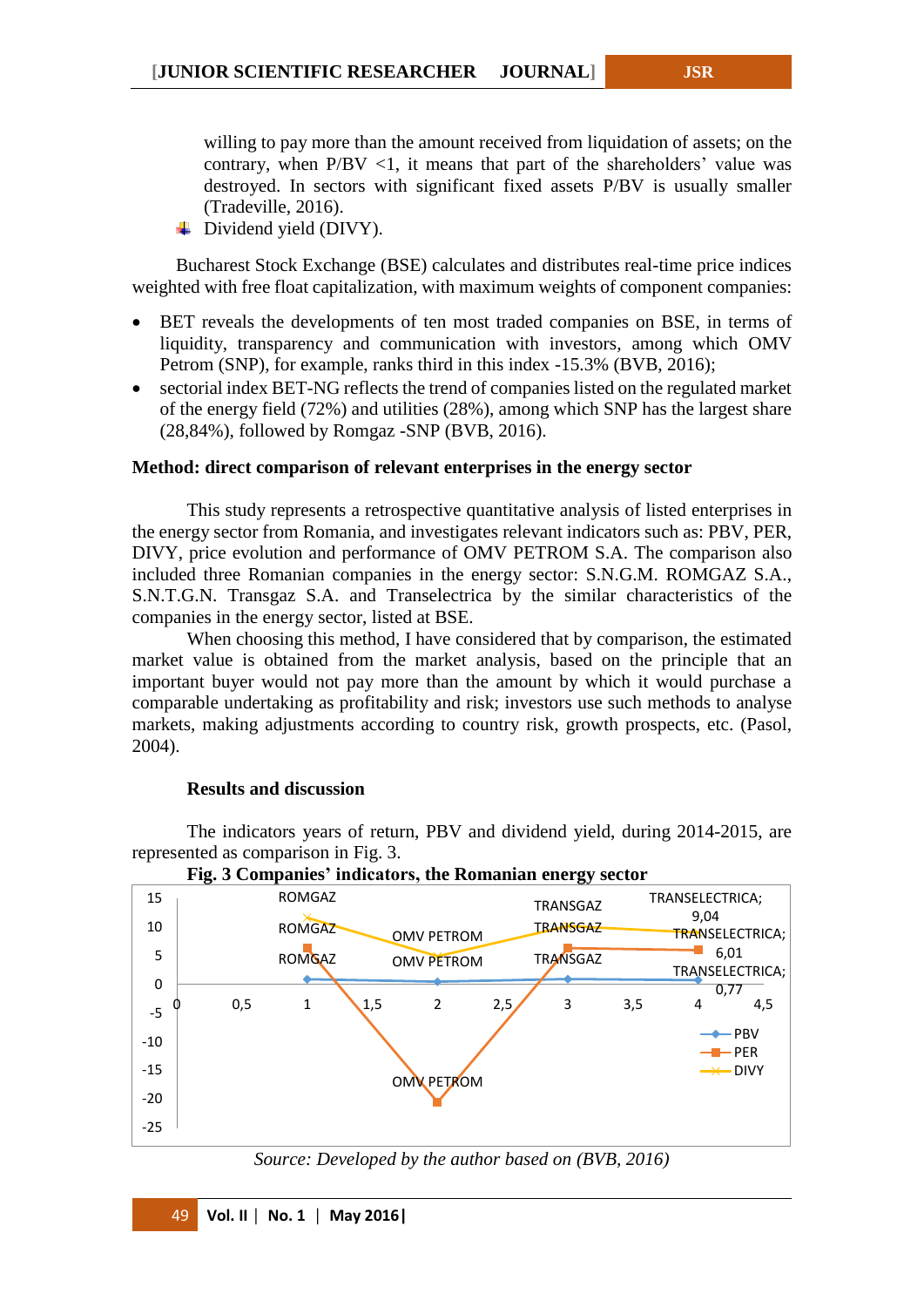SNP' index PER has declined steep because of the company' negative result. The average index resulted is far below the value PER industry profile (7.67) or the market (10.86), according to the data published (BVB, 2016). The small value of P/E may indicate heavily undervalued shares, in the case of the four companies.

Considering the high level of liquidity necessary for investments, that OMV Petrom proposed zero dividends for distribution will cause continuing deterioration of these indicators and PBV is far better than the sector's (0.36), and in line with the market (0.8).

In addition, in the past two years, the evolution of BET and BET-NG decreased under the influence of SNP move. As the company explains its 2015 annual results, OMV Petrom has faced the steep drop in the global price of crude oil, refining overcapacity on the European markets, enhanced competition and legislative uncertainty (OMV Petrom, 2015).



**Fig. 4 Evolution of SNP shares price during the period 2014-2016, comparison**

*Source:* (BVB, 2016)

After annual increases of 11,21% p.a. in average for the period 2012-2014, BET index weakened; having a share of 15.3% in BET index, which registered a negative yield in 2015 (-1%), OMV Petrom (SNP) has a negative variation of -0.43% (BVB, 2016). Similarly, the BET-NG index registered a negative variation in 2015 (-14%) and still remains negative (BVB, 2016). The changes in the market and new information releases change the value, as demonstrated in Figure 5.

The price of oil has dropped from mid-2014 and the shares decrease of the sole Romanian oil producer Petrom is closely correlated with the collapse in oil prices due to the disagreements of leading manufacturers with regard to the quantity produced.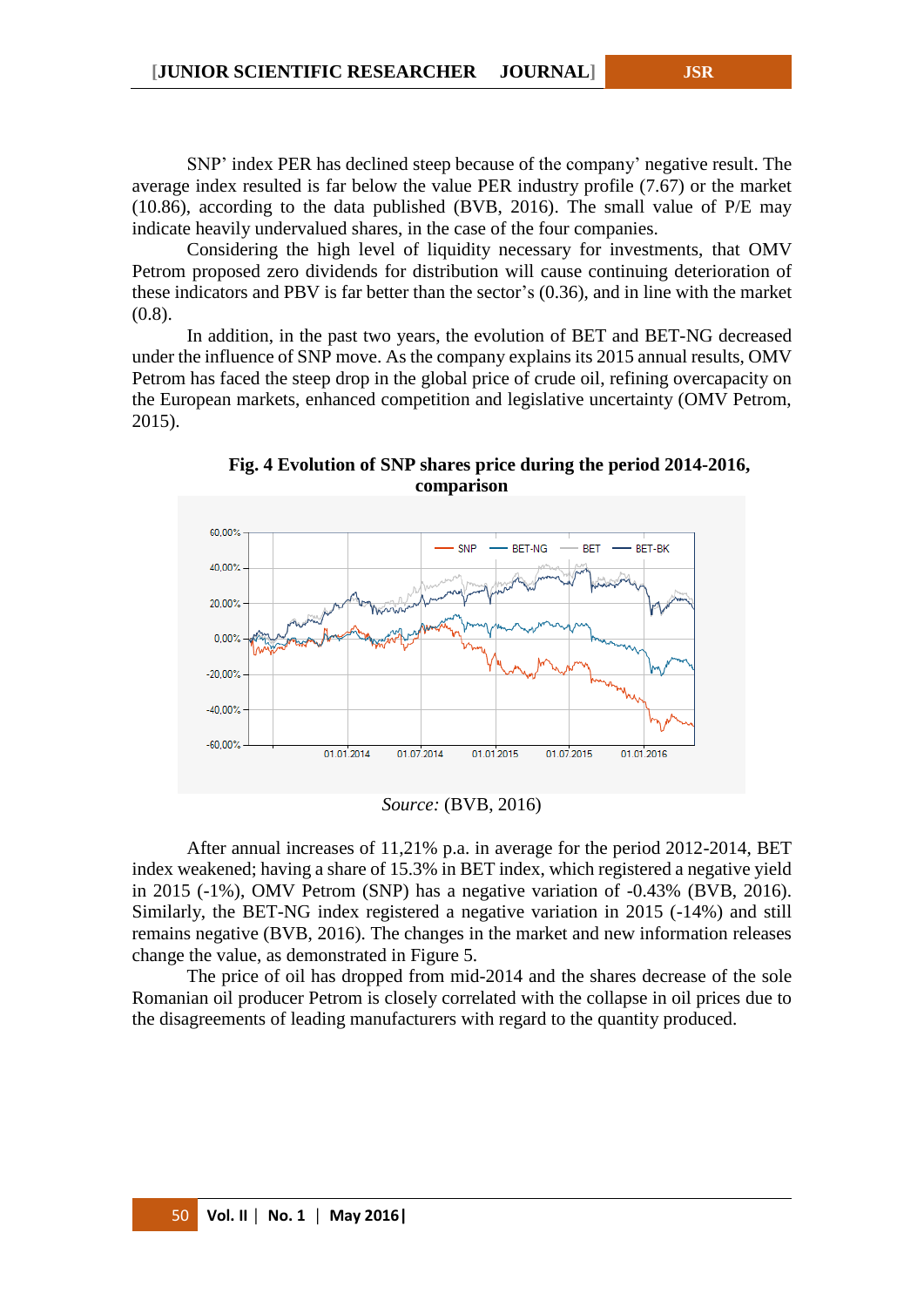



*Source: (BSE, 2016)*

We can observe the change in the share price and in performance, in conjunction with the important moments in the company history, but also the market fall in 2015, when the prices of crude oil fell by about 50%, while global demand for crude oil has increased by 1.8 per cent compared to 2014. The share price of the largest Romanian company listed according to capitalization (SNP) reached the maximum price at the end of august 2014, and after reached the minimum level of the year (OMV Petrom, 2015). In response to the 47% decrease in the average price of Ural crude oil (compared to 2014), the company made use of instruments for hedging risks to crude oil price, and  $EBIT<sup>2</sup>$ indicator improved (OMV Petrom, 2016). The company announced that has reduced its costs, optimized investments, and revised estimates of crude oil price, which resulted in the depreciation adjustments of assets and a net negative result (OMV Petrom, 2015).

For the quantitative and qualitative analysis, we identified the characteristics of the enterprise: the geographical area in which they operate businesses included in the survey, turnover and its structure, the value and the structure of assets value, profit margins and growth prospects.

Quotations analysis of shares issued by similar enterprises listed on BSE involves calculating the multiplier (600 GEV, 2016) - that show the correlation between the market

**.** 

<sup>2</sup> Earnings before interest and taxes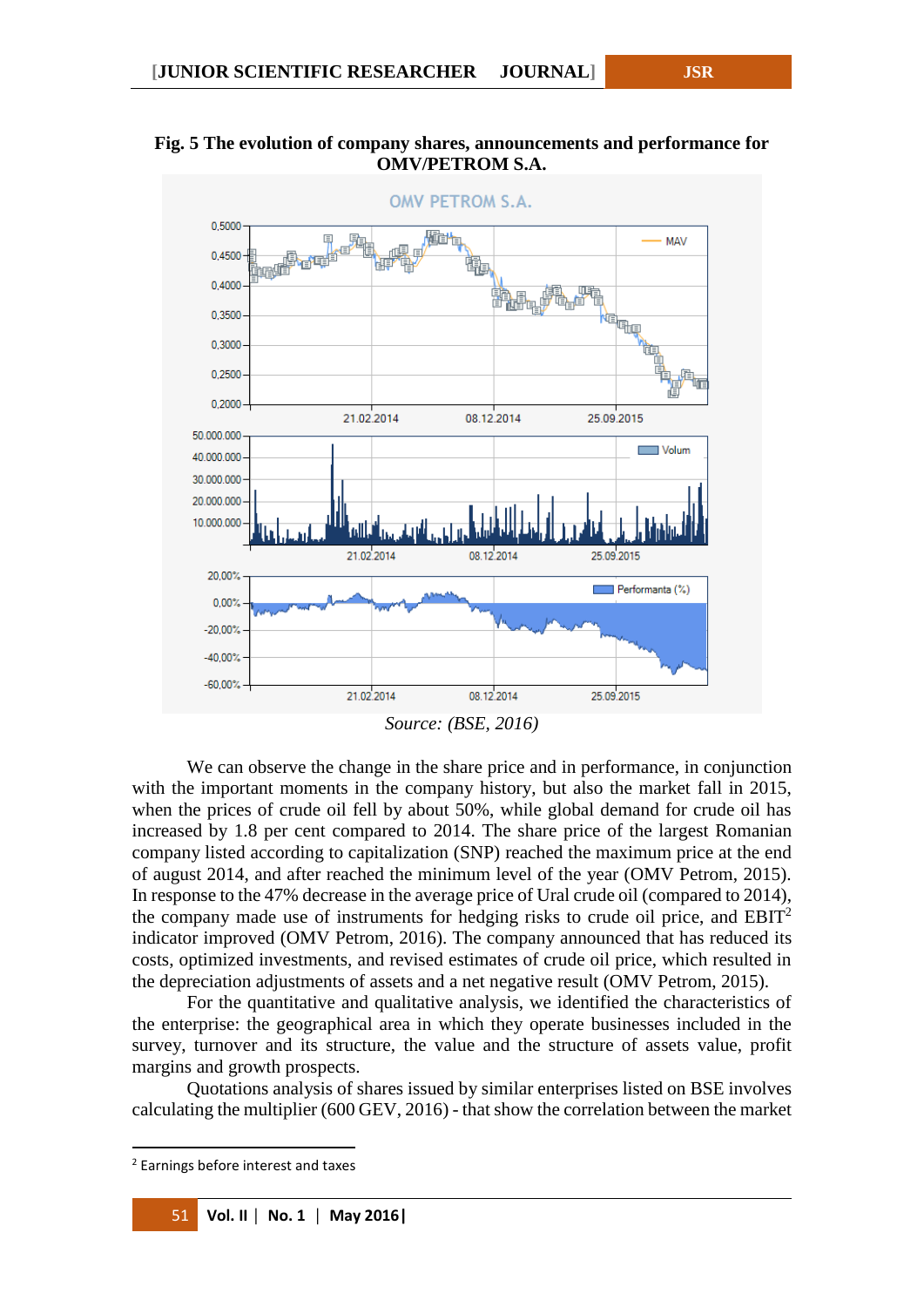value of the enterprise (shares) and the financial base, as for example, the ratio of market capitalisation/net profit, PER market, or market price/book value (P/BV). Analysis of the energy sector offers the possibility of finding the value of the enterprise, from the point of view of the market, of the market value. This value may indicate a possible undervaluation of shares, especially under the influence of the market of petroleum products.

#### **Conclusions**

Profit is essential to convince investors of company credibility, while companies turn to the capital market are in a position to report high profits. The enterprise value depends on its multiannual financial results and its market on which depends, so that at any given time, the value of the undertaking might be undervalued, or conversely, overestimated, favoring either savvy buyers or sellers.

Investors ' appreciation for a company is reflected by the stock price (the market value of the company), as well as the volume and value of transactions. The analysis of the shares issued by similar listed enterprises is usually reflected in multipliers (p/e or PBV) calculation which reflect the company's profitability and signals over/ undervalued enterprise; at the same time, it represents an alternative to the traditional assessment methods (assets, financial performance) based on the financial statements (historical data), which should reflect the image of the company but does not register the brand's reputation, or goodwill.

## **Bibliography**

- 1. ANEVAR (2015), Ghid de evaluare, Evaluarea întreprinderii. Editura ANEVAR: Bucharest.
- 2. ANEVAR (2015), Standardele de evaluare. Editura ANEVAR: Bucharest.
- 3. Bursa de Valori București (2016), BVB Raport lunar MARTIE 2016. Available at: [http://www.bvb.ro/press/2016/MARTIE%202016%20EXTERNAL\\_RO.pdf.](http://www.bvb.ro/press/2016/MARTIE%202016%20EXTERNAL_RO.pdf) Accessed on 05.05.2016.
- 4. Coralia, A. (2001), Dicționar de economie. Editura Economică: Bucharest.
- 5. Eisenhardt, K. M. (1989), Agency Theory: An Assessment and Review. The Academy of Management Review. Vol. 14, Nr. 1, pp. 57-74. Available at: [http://www.jstor.org/stable/258191?seq=1#fndtn-references\\_tab\\_contents.](http://www.jstor.org/stable/258191?seq=1#fndtn-references_tab_contents) Accessed on 28.04.2016.
- 6. Ilie V. (2010), Gestiunea financiară a întreprinderii. Editura Meteor Pres: Bucharest.
- 7. Ionescu, A.(2012), Cele mai promițătoarea acțiuni la bursă pentru următoarele luni. Economica.net. Available at: http://www.economica.net/cele-mai-promitatoareactiuni-la-bursa-pentru-urmatoarele-luni\_38680.html#ixzz47o7r0jFk. Accessed on 05.05.2015.
- 8. Jensen, M. C. (2001), Value maximization, stakeholder theory and the corporate objective function. Journal of Applied corporate finance. Vol. 14, No. 3, pp. 8-21. Available at: [http://onlinelibrary.wiley.com/enhanced/doi/10.1111/j.1745-](http://onlinelibrary.wiley.com/enhanced/doi/10.1111/j.1745-6622.2001.tb00434.x) [6622.2001.tb00434.x.](http://onlinelibrary.wiley.com/enhanced/doi/10.1111/j.1745-6622.2001.tb00434.x) Accessed on 28.04.2016.
- 9. OMV Petrom. (2015), Raport anual. Bucharest.
- 10. OMV Petrom. (2016), Noutăți investitori. Bucharest.
- 11. OUBS. (2010). Management curs. Open University Business School.